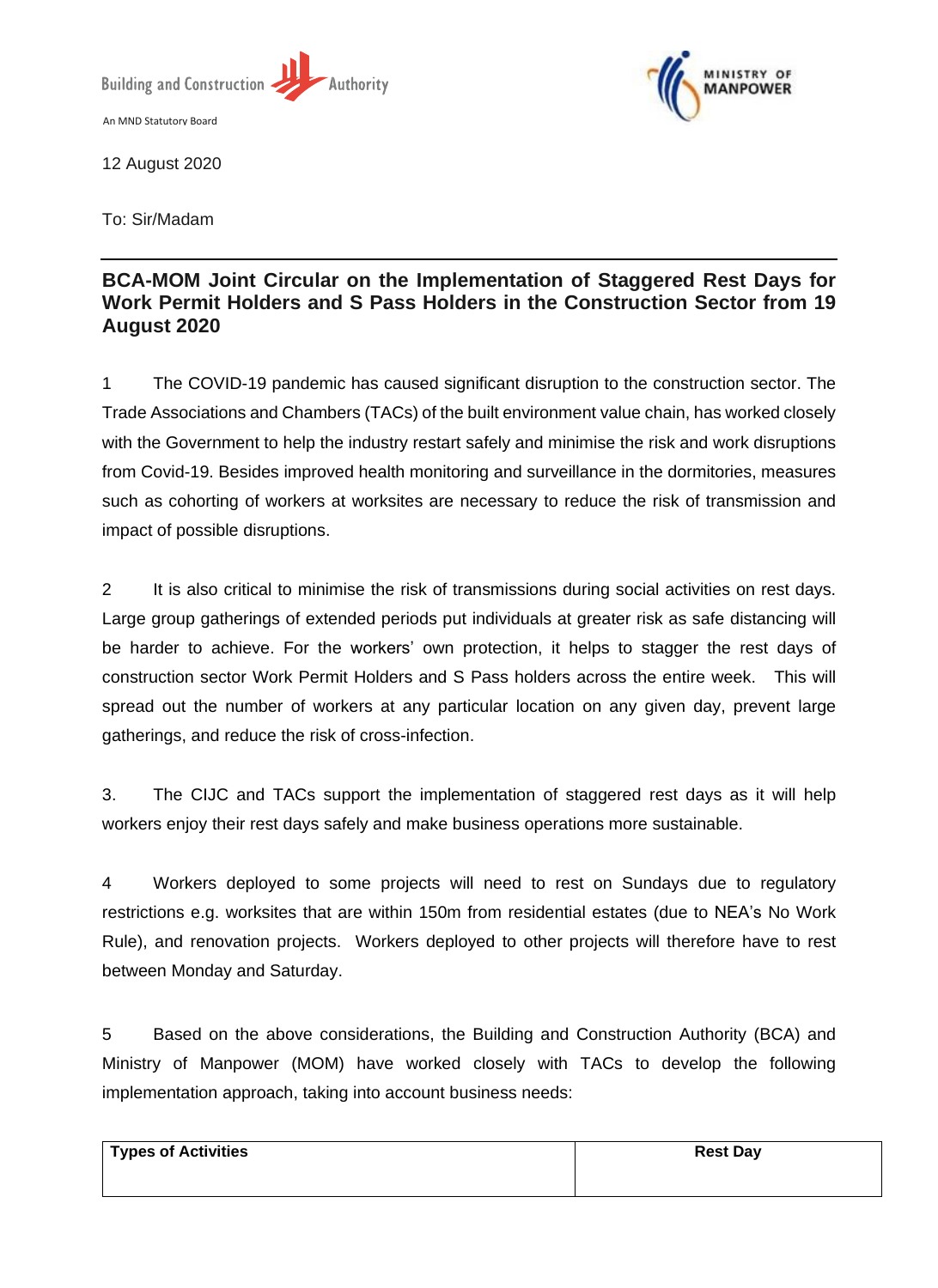**Building and Construction** 



An MND Statutory Board

|    |                                                              | (including main-con, sub-con or          |
|----|--------------------------------------------------------------|------------------------------------------|
|    |                                                              | specialist sub-con)                      |
|    |                                                              | 休息日                                      |
|    |                                                              |                                          |
| a) | Construction sites subjected to NEA's No Work Rule           | Sunday                                   |
| b) | Renovation of residential premises                           |                                          |
|    |                                                              |                                          |
|    |                                                              |                                          |
| C) | Construction sites not subjected to NEA's No Work Rule,      | BCA will assign one day within Monday to |
|    | including process construction sites                         | Saturday.                                |
|    |                                                              |                                          |
|    |                                                              |                                          |
| d) | Specialist contractors deployed to multiple projects         | Employer to designate one day between    |
| e) | Facilities management including Lift & Escalator maintenance | Monday and Saturday (can be different    |
|    |                                                              | days) for each of their WPH and S Pass   |
|    |                                                              | holders*                                 |
|    |                                                              |                                          |

**\****Instructions on how to do so will be shared in a separate notification letter.*

**Authority** 

6 BCA will begin notifying projects and firms of their rest days from **19 August 2020**. We understand that firms may require time to review their manpower deployment and make adjustments if the rest day is on a different day than currently practiced: - *a one-month grace period will be given to implement the new rest days*.

7 Employers will be able to view and update the rest days for their workers via MOM's Safe@Work system [\[https://www.mom.gov.sg/eservices/services/safe-work\]](https://www.mom.gov.sg/eservices/services/safe-work) from **19 August 2020** onwards.

8 Concurrently, MOM will be trialing an exit pass system for workers staying at the dormitories to visit the Recreational Centres on their rest day. This will further spread out the number of workers from dormitories who would be at the Recreational Centres at any given time and minimise large crowds. The trial will enable MOM to obtain feedback from workers and dormitory operators and resolve any teething issues with the exit pass system. MOM will provide more details of the system in due course.

9 The COVID-19 pandemic has required all of us to adopt new practices. We appreciate the effort put in by all our stakeholders to rise to the occasion and make the necessary changes. BCA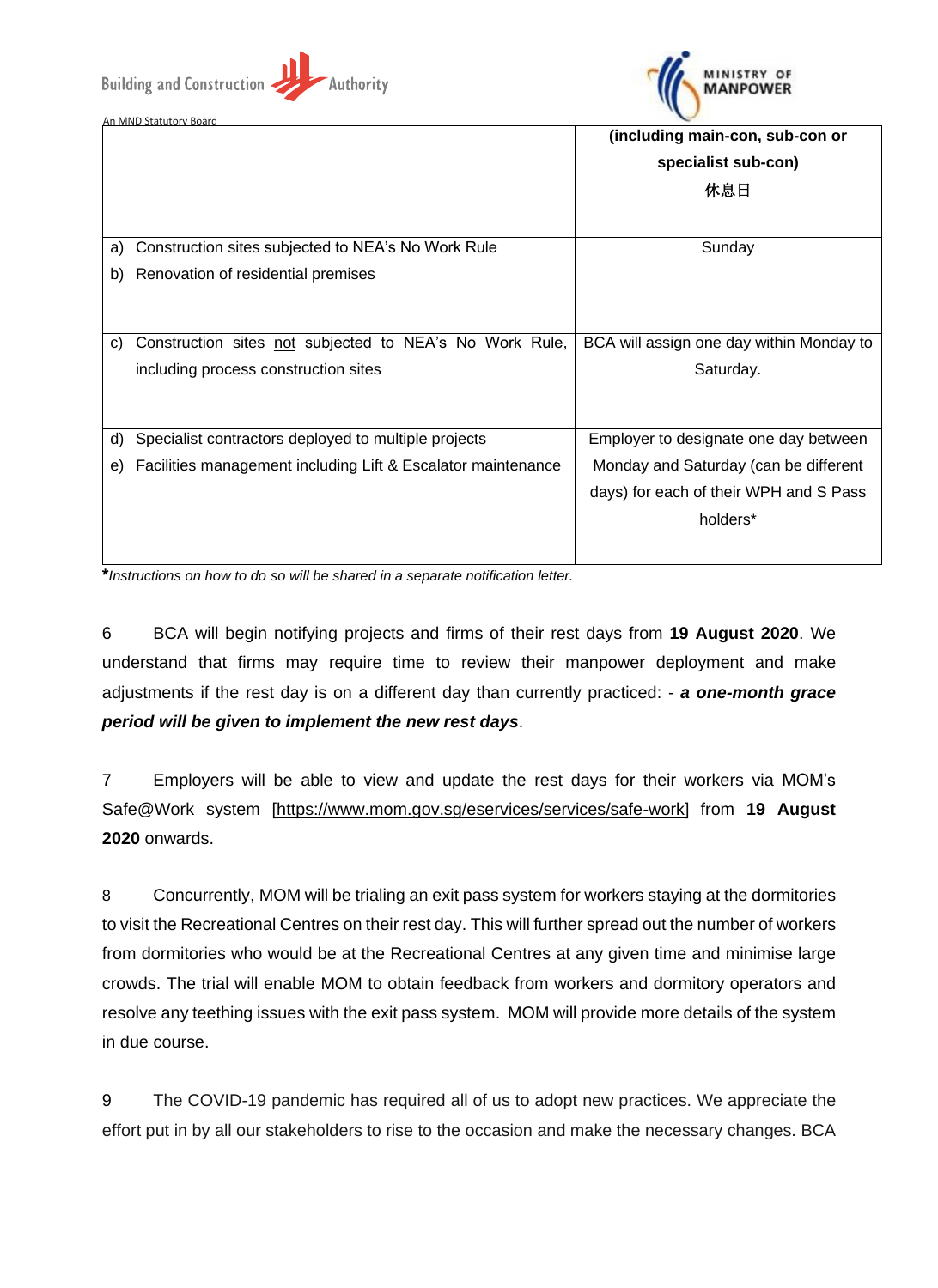



An MND Statutory Board and MOM will review the need for staggered rest days when the COVID-19 pandemic has abated. Together, we can restart our industry safely and emerge stronger.

Yours faithfully

ER. GRACE MUI GROUP DIRECTOR FOR MANPOWER STRATEGY AND PLANNING GROUP BUILDING AND CONSTRUCTION AUTHORITY MINISTRY OF MANPOWER

SILAS SNG WEE KIAT DIVISIONAL DIRECTOR FOR OCCUPATIONAL SAFETY AND HEALTH DIVISION

## *With the support of:*

CONSTRUCTION INDUSTRY JOINT COMMITEE ASSOCIATION OF CONSULTING ENGINEERS SINGAPORE THE INSTITUTION OF ENGINEERS SINGAPORE REAL ESTATE DEVELOPERS ASSOCIATION OF SINGAPORE SINGAPORE CONTRACTORS ASSOCIATION LIMITED SINGAPORE GREEN BUILDING COUNCIL SINGAPORE INSTITUTE OF ARCHITECTS SINGAPORE INSTITUTE OF BUILDING LIMITED SINGAPORE INSTITUTE OF SURVEYORS AND VALUERS SOCIETY OF PROJECT MANAGERS SINGAPORE ASSOCIATION OF PROPERTY AND FACILITY MANAGERS ASSOCIATION OF STRATA MANAGERS ASSOCIATION OF PROCESS INDUSTRY SINGAPORE CHEMICAL INDUSTRY COUNCIL

SINGAPORE INTERNATIONAL FACILITY MANAGEMENT ASSOCIATION